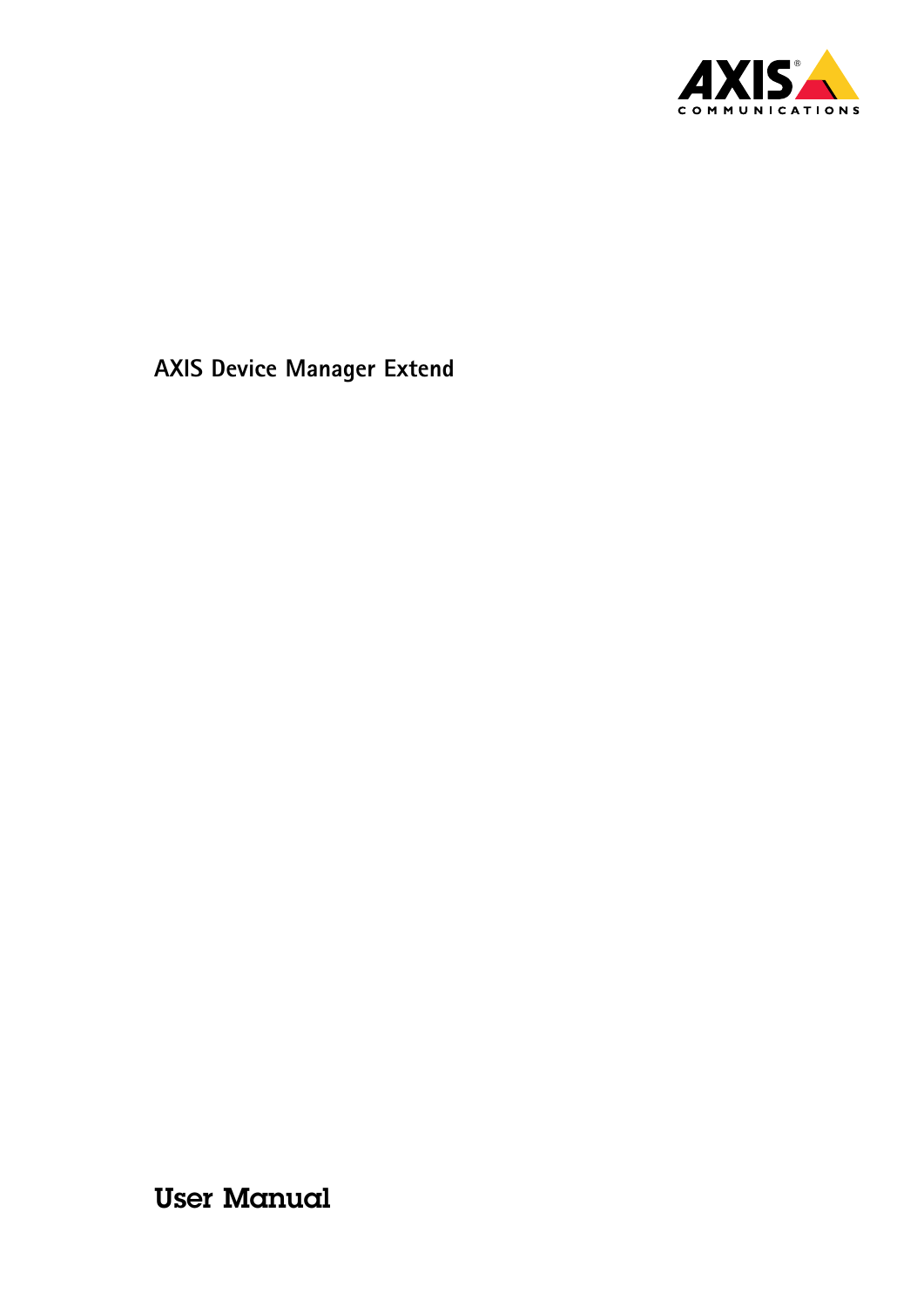# Table of Contents

| About                                                                                                                                                                                                          | 3              |
|----------------------------------------------------------------------------------------------------------------------------------------------------------------------------------------------------------------|----------------|
|                                                                                                                                                                                                                | $\overline{4}$ |
|                                                                                                                                                                                                                | 8              |
|                                                                                                                                                                                                                | 10             |
|                                                                                                                                                                                                                | 10             |
|                                                                                                                                                                                                                | 10             |
| Install the client and activate your account                                                                                                                                                                   | 10             |
|                                                                                                                                                                                                                | 11             |
|                                                                                                                                                                                                                | 12             |
|                                                                                                                                                                                                                | 12             |
|                                                                                                                                                                                                                | 13             |
|                                                                                                                                                                                                                | 14             |
|                                                                                                                                                                                                                | 15             |
|                                                                                                                                                                                                                | 15             |
|                                                                                                                                                                                                                | 15             |
|                                                                                                                                                                                                                | 15             |
|                                                                                                                                                                                                                | 16             |
|                                                                                                                                                                                                                | 16             |
| Firmware management<br>Manage firmware based on device model<br>Manage device firmware on a site individually<br>Manage device firmware on a site individually<br>Niew ongoing and completed firmware upgrades | 17             |
|                                                                                                                                                                                                                | 17             |
|                                                                                                                                                                                                                | 17             |
|                                                                                                                                                                                                                | 17             |
|                                                                                                                                                                                                                | 19             |
|                                                                                                                                                                                                                | 19             |
|                                                                                                                                                                                                                | 19             |
|                                                                                                                                                                                                                | 20             |
|                                                                                                                                                                                                                | 20             |
| 21                                                                                                                                                                                                             |                |
| 21                                                                                                                                                                                                             |                |
|                                                                                                                                                                                                                | 22             |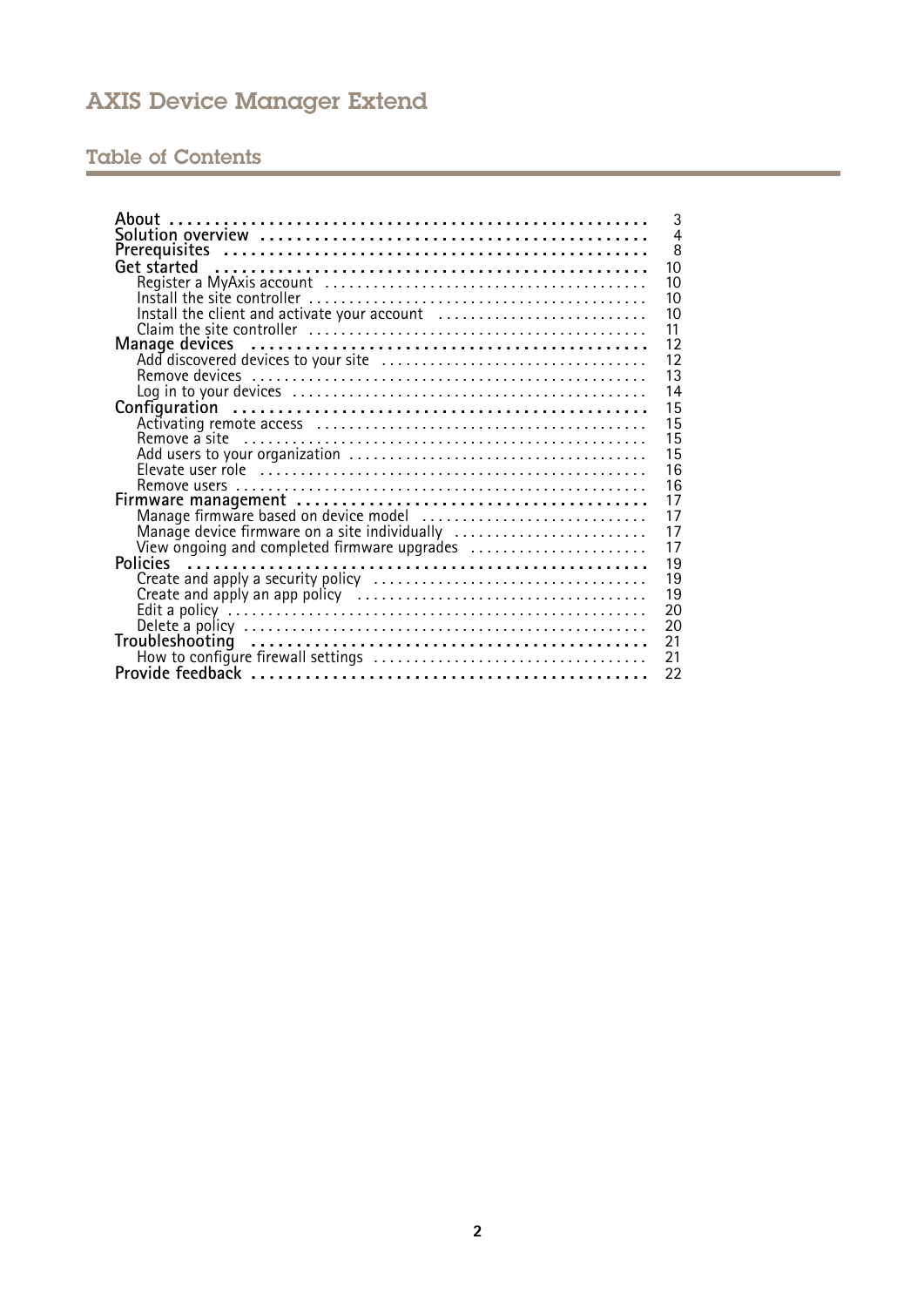## <span id="page-2-0"></span>About

# About

AXIS Device Manager Extend solution provides system administrators with an interface for discovering, configuring, and operating Axis devices on their organization's networks.

#### **The AXIS Device Manager Extend desktop app**

The desktop app is <sup>a</sup> software utility program that can be used as an on-demand, or always available user interface for managing the system. It can be run on <sup>a</sup> dedicated machine together with <sup>a</sup> locally installed site controller or separately from the site controller on <sup>a</sup> remotely connected laptop. The client presents the user with the overall status of the system readily available and management actions can be executed.

#### **The site controller**

The site controller component in ADM Extend is an always available, on-premise management service that is responsible for maintaining local devices, such as cameras. The ADM Extend site controller also acts as <sup>a</sup> link to the Axis remote management service, where the same API functionality supports remote administration of sites via the Axis service platform.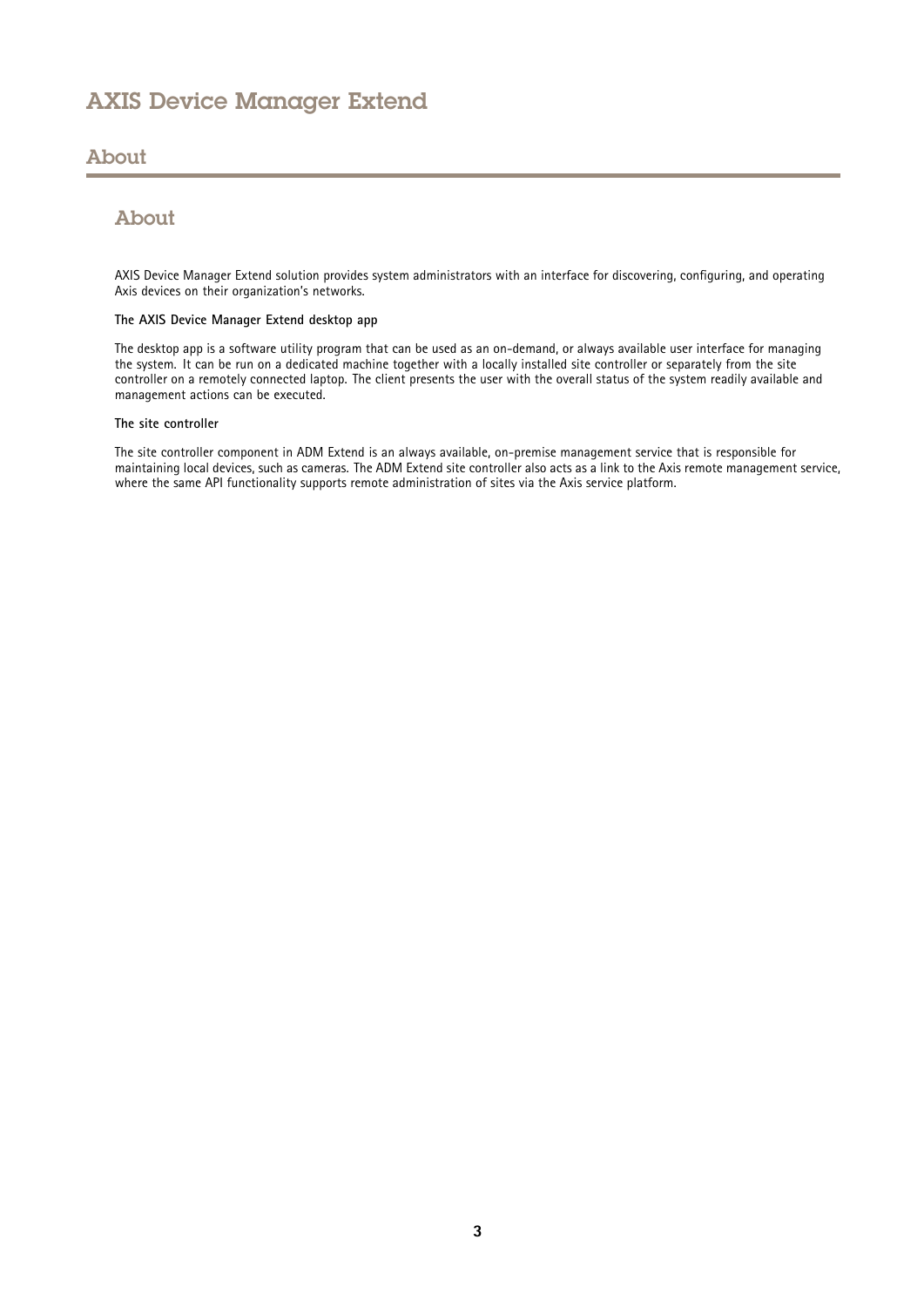# <span id="page-3-0"></span>Solution overview

# Solution overview



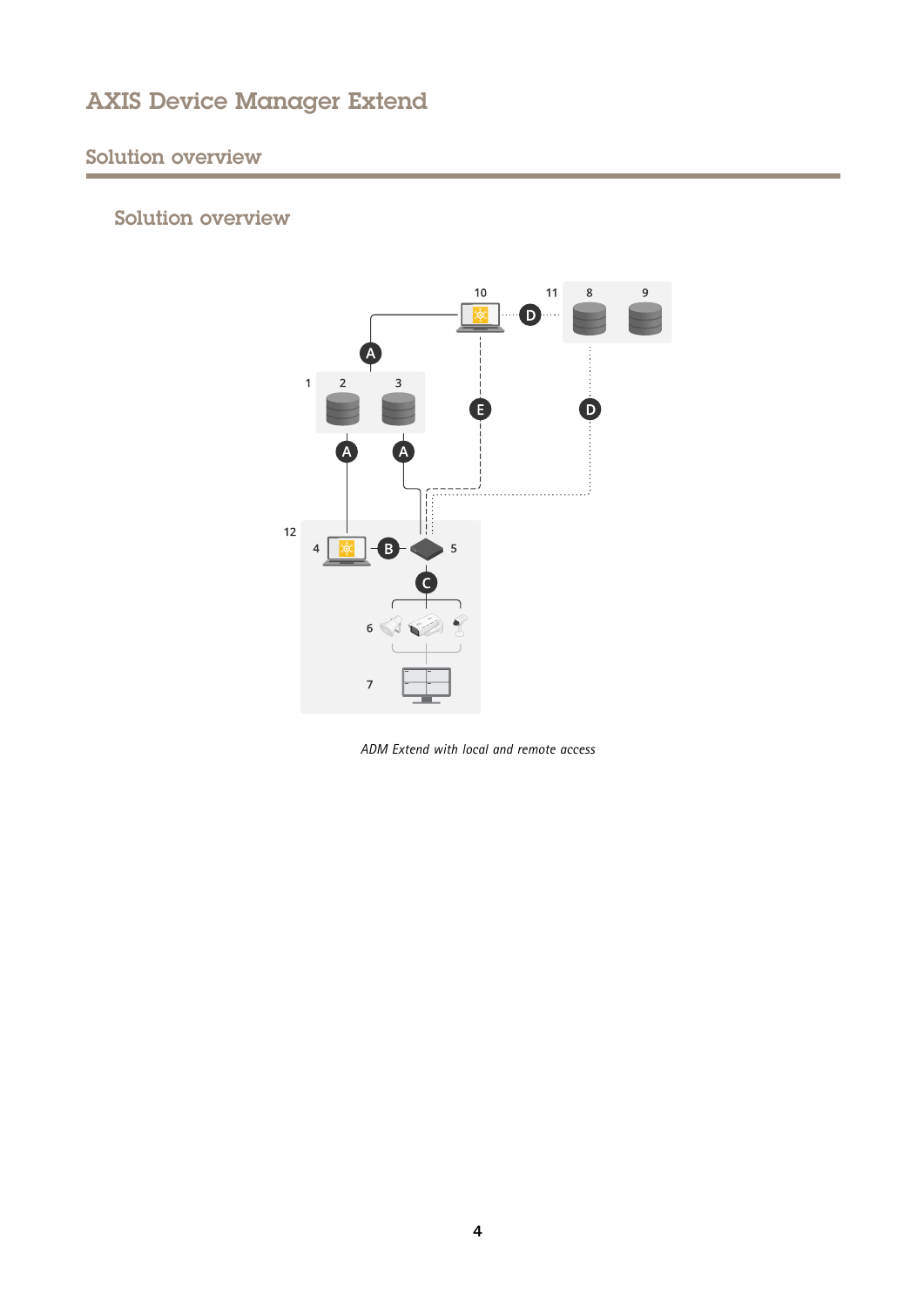# Solution overview



*ADM Extend with <sup>a</sup> multi-site setup using local and remote access*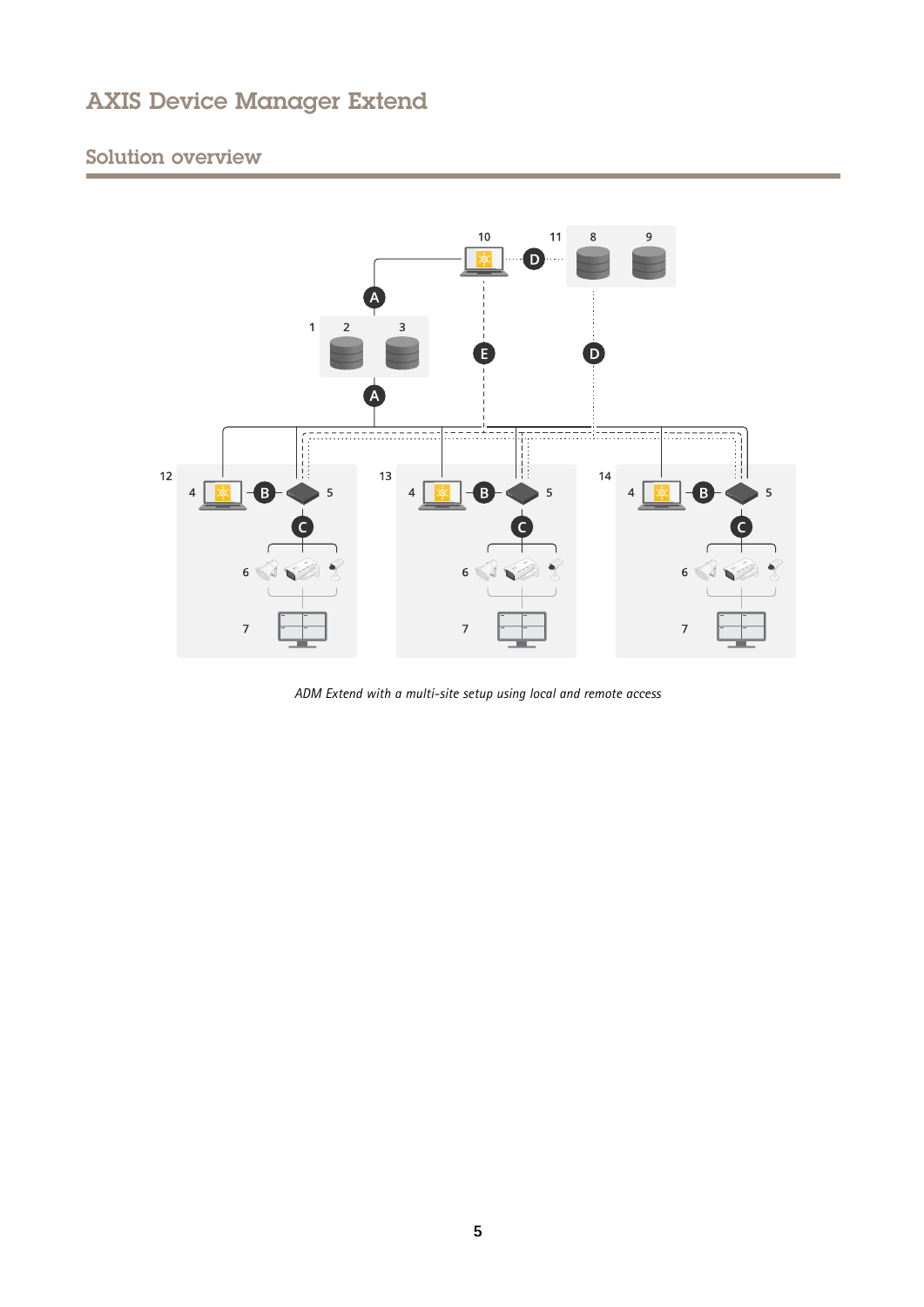# Solution overview



*ADM Extend with local access and remote access using <sup>a</sup> VPN connection*

- *1 Axis*
- *<sup>2</sup> IAM (My Axis)*
- *3 Organization data*
- *4 Local client*
- *5 Site controller*
- *6 Devices*
- *7 VMS*
- *8 TURN*
- *9 Signaling*
- *10 Remote client*
- 
- *11 Remote Access WebCRT Servers*
- *12 Site 1*
- *13 Site 2*
- *14 Site 3*

| Connec-<br>tion | URL and IP                                                                                                                                                                                                                        | Port                           | Protocol                                                | Comment                                                       |
|-----------------|-----------------------------------------------------------------------------------------------------------------------------------------------------------------------------------------------------------------------------------|--------------------------------|---------------------------------------------------------|---------------------------------------------------------------|
| A               | prod.adm.connect.axis.com (52.224.128.152 or<br>40.127.155.231)                                                                                                                                                                   | 443                            | <b>HTTPS</b>                                            | Reguired                                                      |
| B               | HTTP Discovery (from client to Site Controllers)<br>Data transfer (between client and site<br>controller)<br>Multicast Discovery (from client to site<br>controllers)<br>Multicast Discovery (from site controllers to<br>client) | 37080<br>37443<br>6801<br>6801 | <b>HTTP</b><br><b>HTTPS</b><br><b>UDP</b><br><b>UDP</b> | Needed to provision<br>the site. Optional after<br>provision. |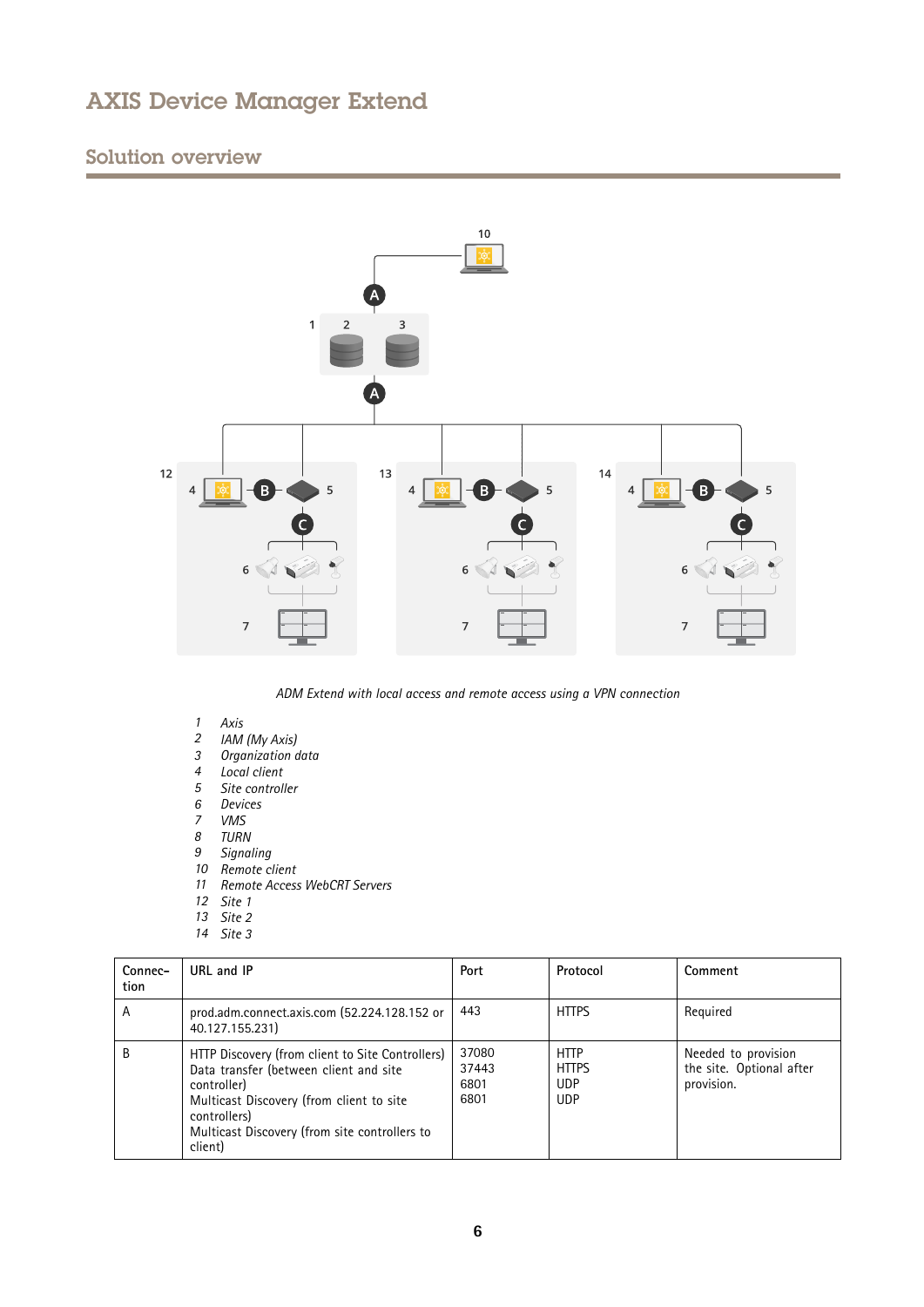# Solution overview

|   | Data transfer (between site controller and<br>devices)<br>Unicast discovery<br>Multicast discovery<br>HTTP discovery | 80 / custom<br>port, 443<br>1900<br>1900, 5353<br>80,443 | HTTP, HTTPS<br>SSDP, Bonjour                 | Required                                                          |
|---|----------------------------------------------------------------------------------------------------------------------|----------------------------------------------------------|----------------------------------------------|-------------------------------------------------------------------|
| D | signaling.prod.webrtc.connect.axis.com<br>*.turn.prod.webrtc.connect.axis.com                                        | 443<br>443, 5349                                         | <b>HTTPS</b><br>HTTPS, DTLS (UDT<br>and TCP) | Based on WebRTC standard<br>Optional and set to off by<br>default |
| Ε | Peer to Peer (P2P)                                                                                                   | 49152-65535                                              | DTLS (UDT and TCP)                           |                                                                   |

• An additional requirement is a Public DNS such as Google DNS: 8.8.8.8 / 8.8.4.4 or Cloudflare DNS: 1.1.1.1

- Both A and C connections are needed to support full functionality of the AXIS Device Manager Extend system.
- • We are in ongoing development of the application, and we therefore advise you to allow firewall access to outgoing network connections for the ADM Extend desktop app and any site controller.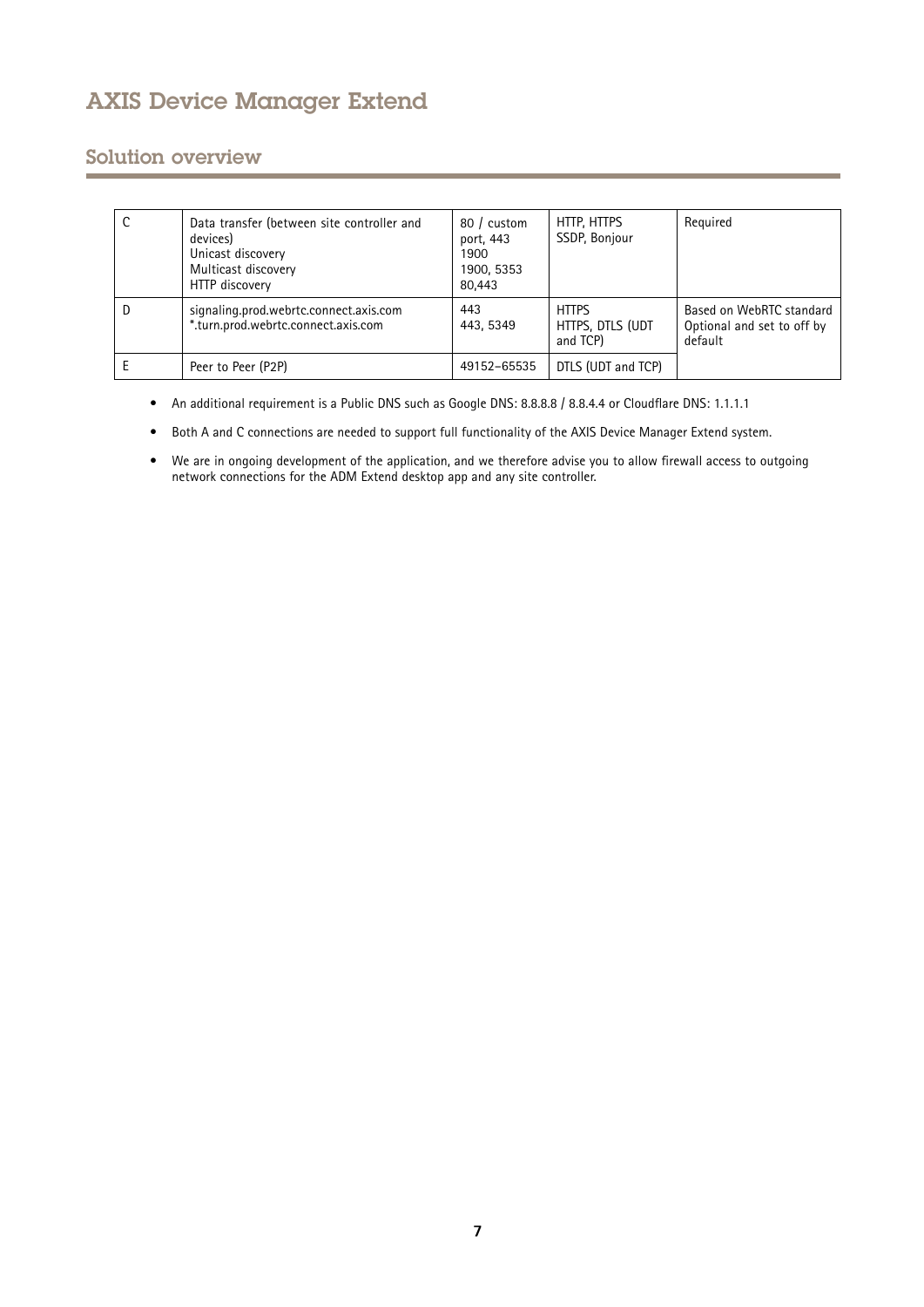# <span id="page-7-0"></span>**Prerequisites**

## **Prerequisites**

#### **Compatible operating systems:**

- Windows <sup>10</sup> Pro, Enterprise, Server <sup>2016</sup> and <sup>2019</sup> (x64-based system).
- System Administrator privilege required for installation and configuration changes.

#### **Minimum system recommendation:**

- CPU: Intel Core i5
- RAM: 4 GB
- Network: 100 Mbps

#### **Internet connectivity**

#### Note

The AXIS Device Manager Extend application requires internet connectivity to be provisioned with certificates identifying it as belonging to the organization created and associated with the MyAxis account used in the installation. However, to benefit from certain features such as warranty information and multisite support you need an internet connection. In addition, the client and/or site controller only automatically updates in the online mode.

#### Synchronized time and date

#### Note

Ensure all the system components are synchronized, otherwise certificate authentication between the site controller and the client or backend could fail. It is recommended that all host machines are synchronized to <sup>a</sup> common Network Time Server to avoid any potential issues.

#### **Open network ports:**

For secure connections from the ADM Extend desktop app to the site controller (SC), site controller discovery and Axis Remote Service.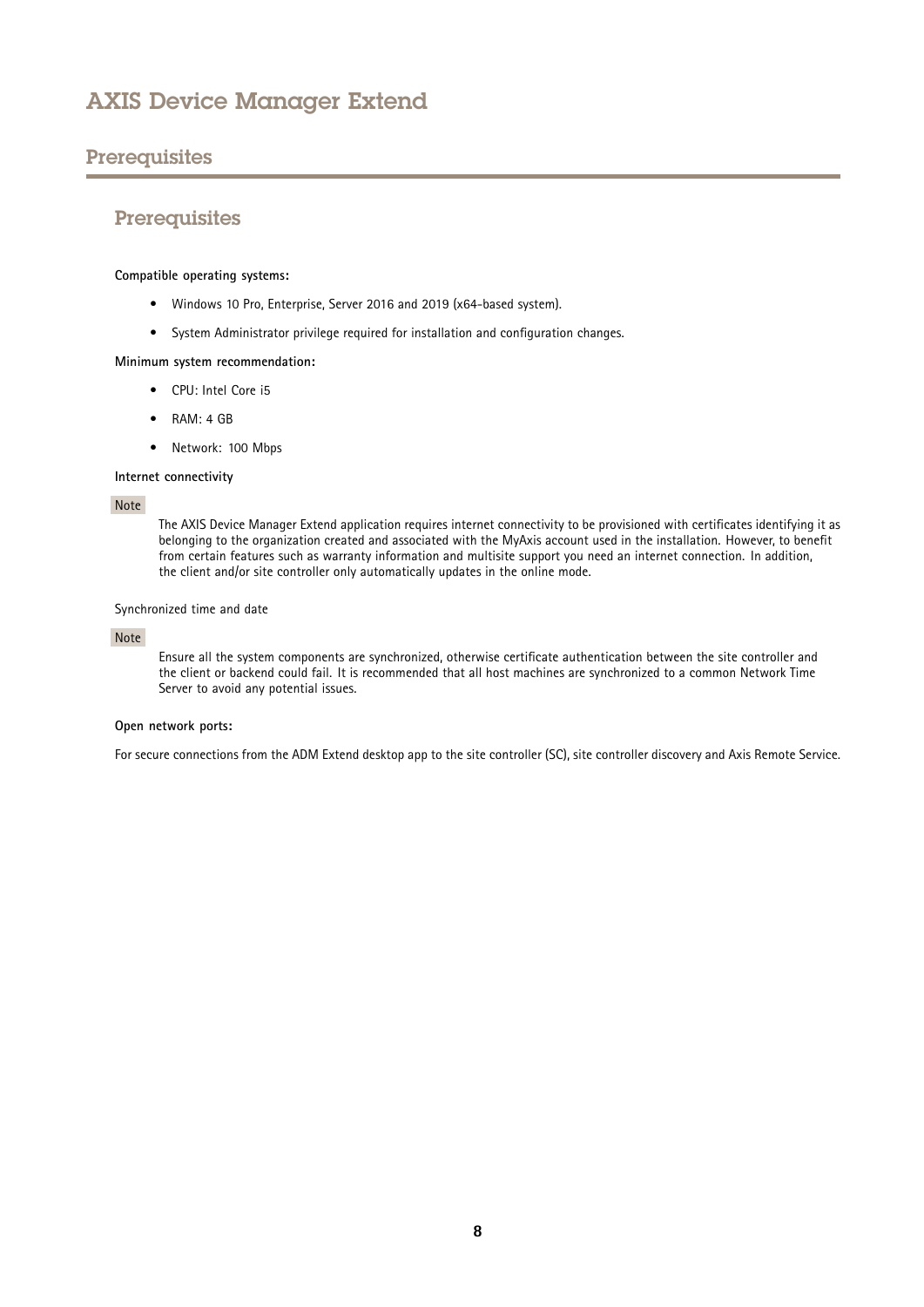# **Prerequisites**



- *1 Axis Service Platform*
- *2 ADM Extend desktop app*
- *3 Site controller*
- *4 Devices*
- 
- *<sup>5</sup> HTTPS (port 443)*
- *<sup>6</sup> HTTPS (port 443) <sup>7</sup> HTTPS (port 37443), UDP Multicast discovery (port 6801), HTTP discovery (port 37080)*
- 
- *<sup>8</sup> UDP Multicast discovery (port 6801)* HTTPS and HTTP (port 443 and 80), Multicast discovery -SSDP (port 1900) - Bonjour (port 5353), Unicast discovery *(port 1900), HTTP discovery (port <sup>80</sup> and 443)*

#### **Outgoing network access**

We are in ongoing development of the application, and we therefore advise you to allow firewall access to outgoing network connections for the ADM Extend desktop app and any site controller.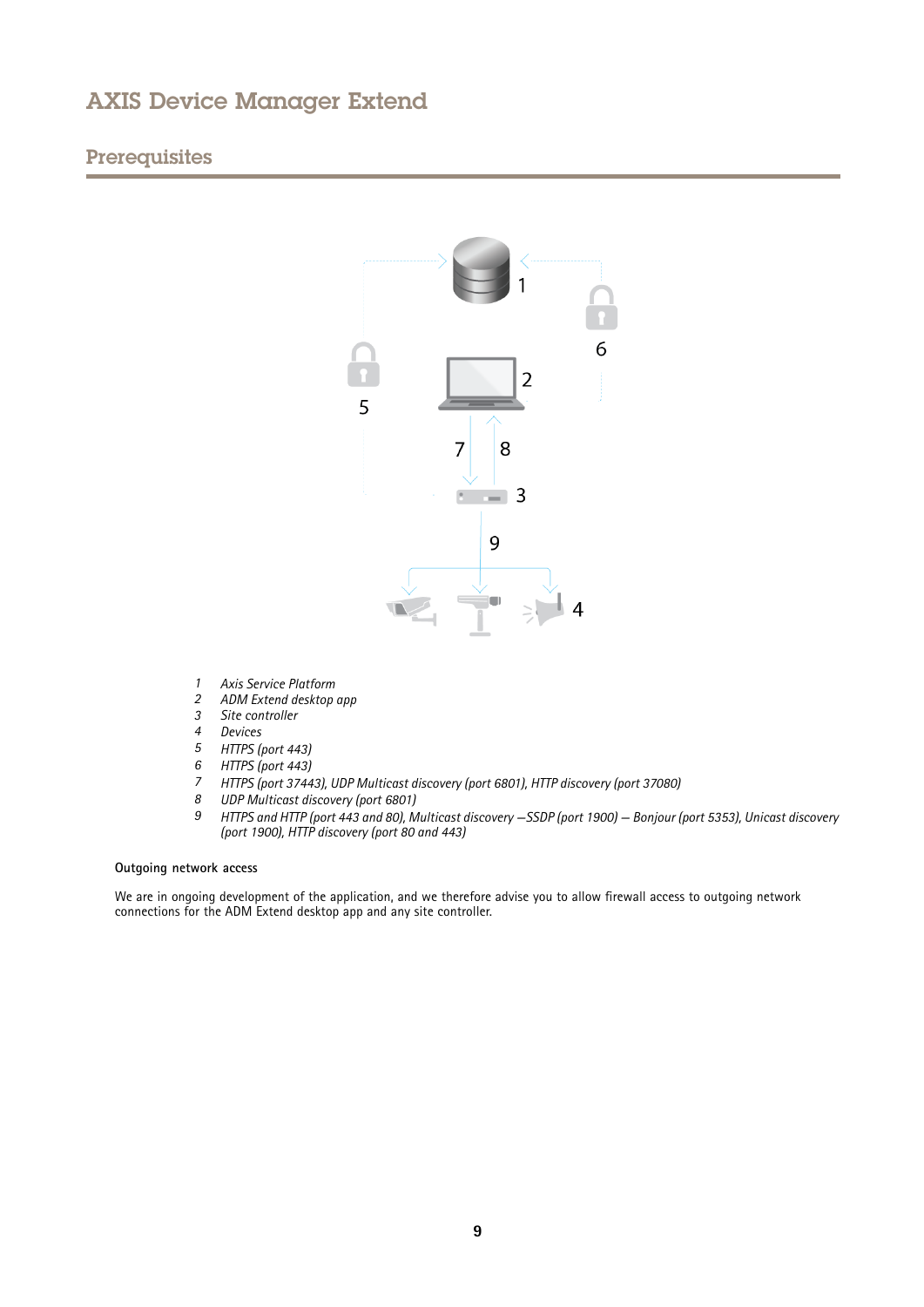## <span id="page-9-0"></span>Get started

# Get started



*Install the software, create an organization and add devices*

### **Register <sup>a</sup> MyAxis account**

Register <sup>a</sup> **MyAxis** account at *[axis.com/my-axis/login](https://www.axis.com/se/sv/my-axis/login)*.

You can make your MyAxis account more secure by activating multi-factor authentication (MFA). MFA is <sup>a</sup> security system that adds another layer of verification to ensure the user's identity.

Activate MFA:

- 1. Log in with your **MyAxis** credentials.
- 2. Go to **MyAxis** and select **Account settings** in the drop-down menu.
- 3. Turn on **2–Step verification**.

You are redirected to <sup>a</sup> login page.

4. Log in with your **MyAxis** credentials.

MFA is now active.

Log in when MFA is active:

1. Log in to your **MyAxis** account.

An email is sent to you.

2. Open the email and click **Authenticate**.

If you didn't receive an email, then check if it's in your spam folder. If it's not there, then contact IT support.

## **Install the site controller**

The site controller and the desktop client is included in the AXIS Device Manager Extend installer. We recommend you install the site controller on <sup>a</sup> server as close to your devices as possible.

- 1. Choose <sup>a</sup> server where you want to install the site controller
- 2. Run the installer on the server and only select to install the site controller.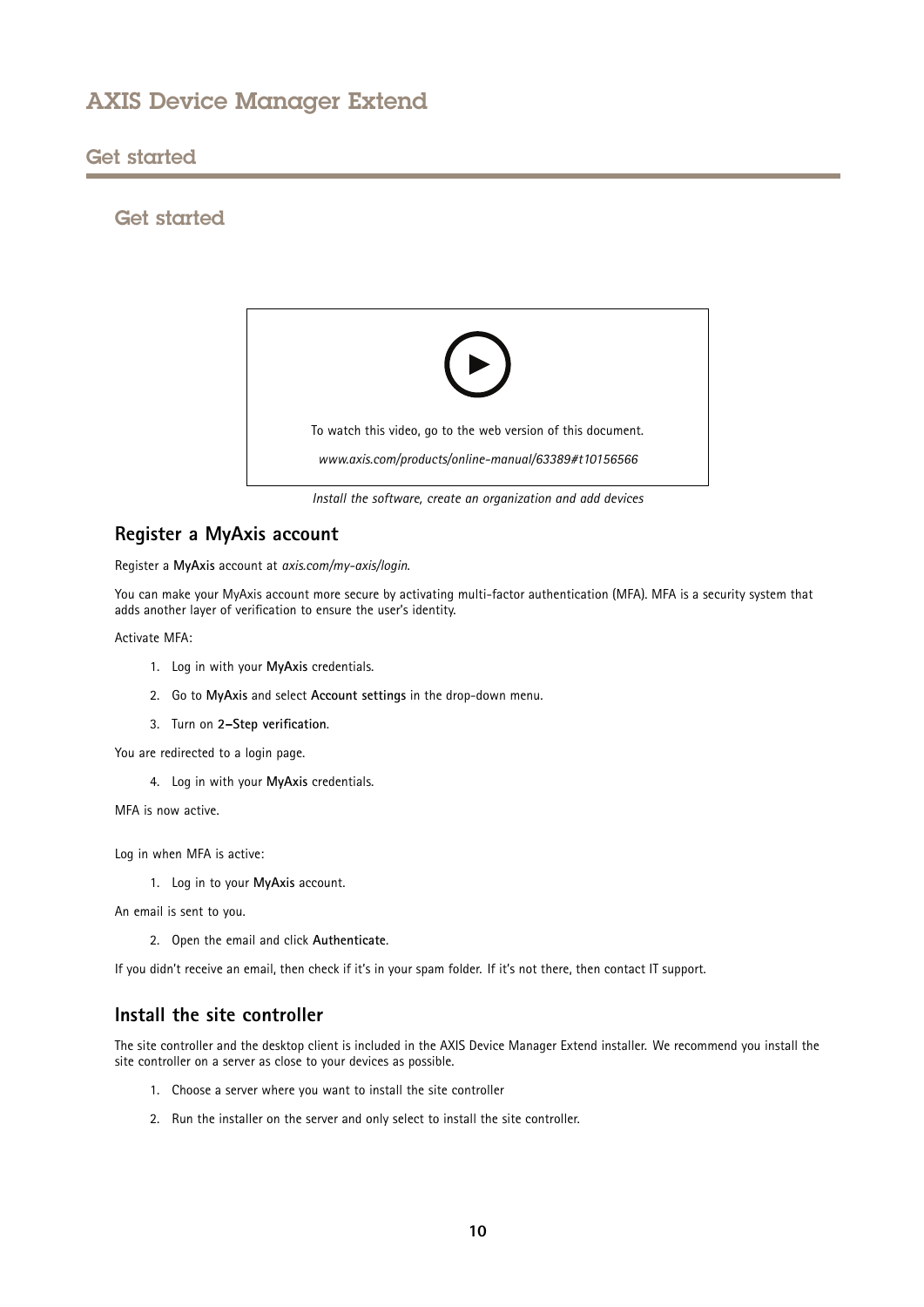# <span id="page-10-0"></span>Get started

### **Install the client and activate your account**

Go to the product page on axis.com and download the AXIS Device Manager Extend desktop app installer

- 1. Locate where you downloaded the application and click to install.
- 2. Select the client and click **Install**.
- 3. Sign in to your MyAxis account.
- 4. Confirm your e-mail address to complete the activation.
- 5. Create or join an existing organization that the site belongs to.

# **Claim the site controller**

To create <sup>a</sup> secure connection to your devices from the ADM Extend desktop app, you must first claim the site controller to your organization.

- 1. Click the site controller with the status **Unclaimed site**
	- 1.1 Click **Add new site** if there is no site controller in the list
	- 1.2 Type the IP address of where the site controller is located
- 2. Type the name of your site
- 3. Add an optional description (recommended)
- 4. Click **Claim site controller**



*Add <sup>a</sup> site using IP address and activate Remote Access*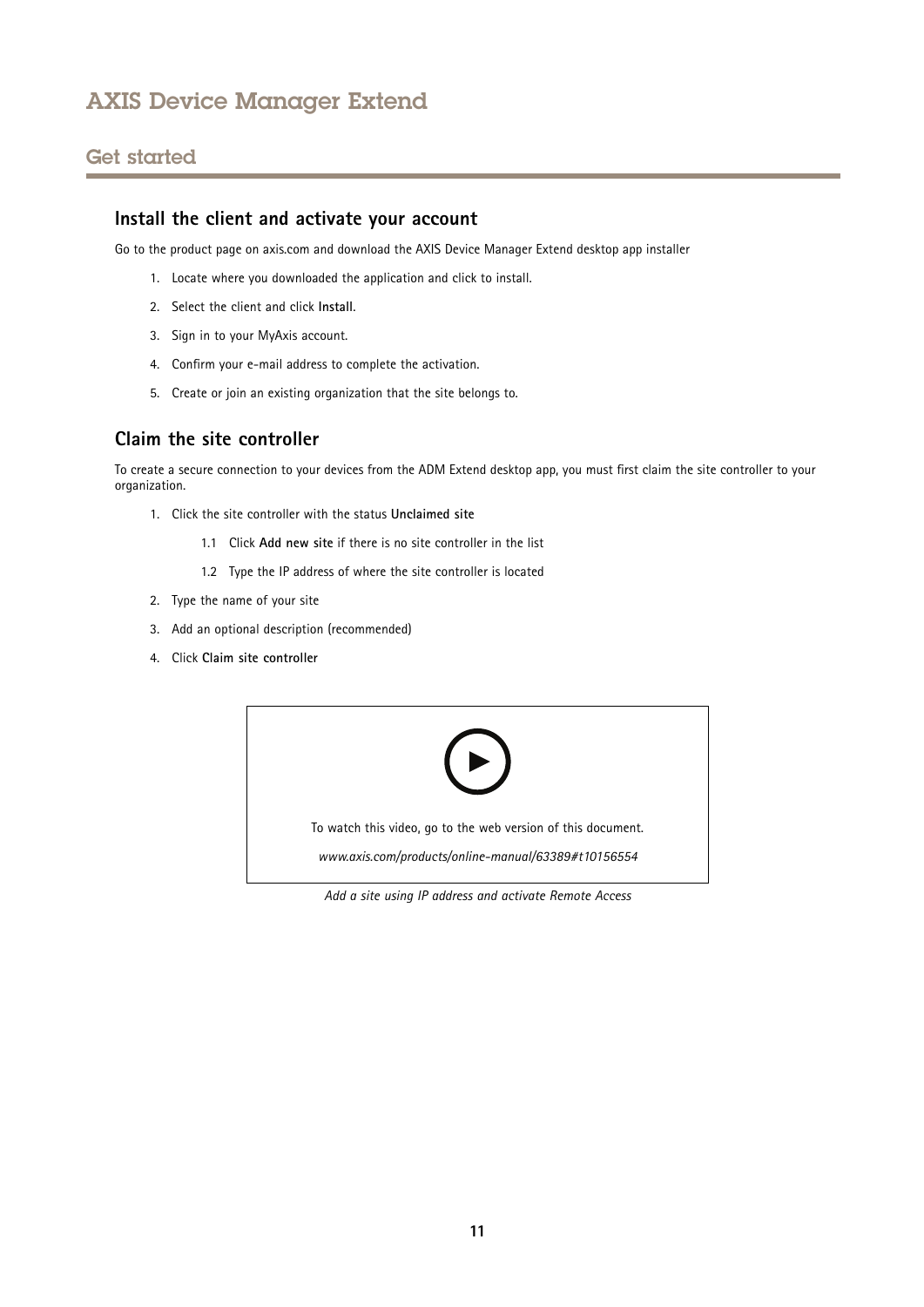# <span id="page-11-0"></span>Manage devices

## **Add discovered devices to your site**

- 1. Click **Sites**
- 2. Go to **Devices <sup>&</sup>gt; Discovered devices**
- 3. Select the devices you would like to add, or select all of the devices by checking the box at the top of the selection column.
- 4. Click **Add devices** to site.



*Add device to your site in AXIS Device Manager Extend*

### **Add devices from IP addresses**

Add devices that are not automatically discovered from subnets, individual IP addresses or an IP range.



*Add undiscovered devices to your site*

### **Add devices from IP range**

- 1. Go to <sup>a</sup> site claimed by your organization.
- 2. Go to **Settings <sup>&</sup>gt; Device discovery options**.
- 3. Click **Add subnet or IP address**
- 4. Select **Import from file**
- 5. Type the IP range
- 6. Click **Add IP addresses**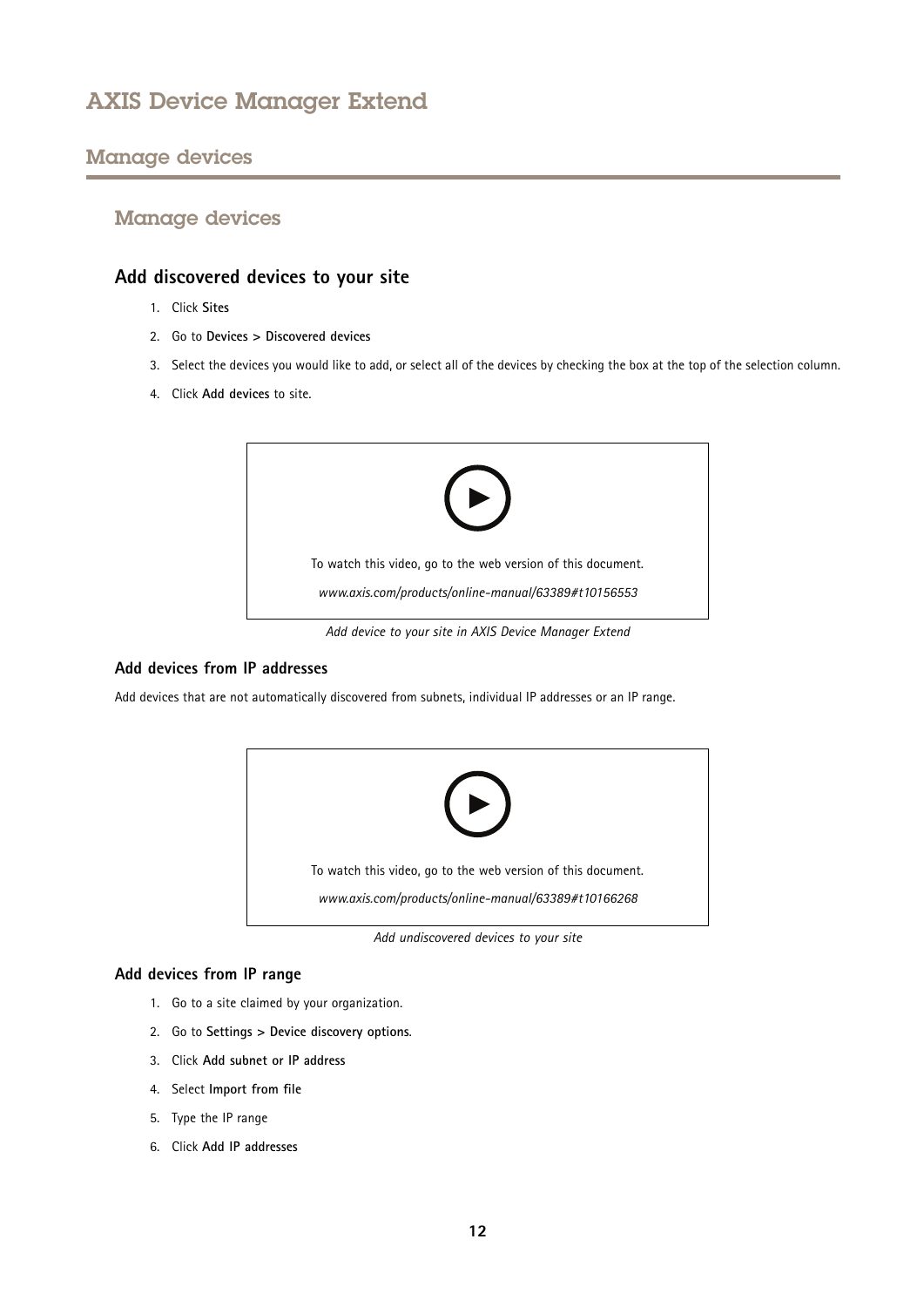# <span id="page-12-0"></span>Manage devices

- 7. Go to **Sites**
- 8. Go to **Devices <sup>&</sup>gt; Discovered devices**
- 9. Select the devices you would like to add, or select all of the devices by checking the box at the top of the selection column.
- 10. Click **Add devices** to site.

#### **Add devices from <sup>a</sup> file**

- 1. Go to <sup>a</sup> site claimed by your organization.
- 2. Go to **Settings <sup>&</sup>gt; Device discovery options**.
- 3. Click **Add subnet or IP address**
- 4. Select **Import from file**.
- 5. Select the comma separated (.CSV) file with the IP addresses
- 6. Click **Import**
- 7. Go to **Sites**
- 8. Go to **Devices <sup>&</sup>gt; Discovered devices**
- 9. Select the devices you would like to add, or select all of the devices by checking the box at the top of the selection column.
- 10. Click **Add devices** to site.

#### Note

The file should have: A header for the column of IP addresses. A single column. A maximum of 25,600 IP adresses.

### **Remove devices**



*Remove devices from your site*

- 1. Click **Sites**
- 2. Select <sup>a</sup> site.
- 3. Go to **Devices**
- 4. Select the devices you would like to remove, or select all of the devices by checking the box at the top of the selection column.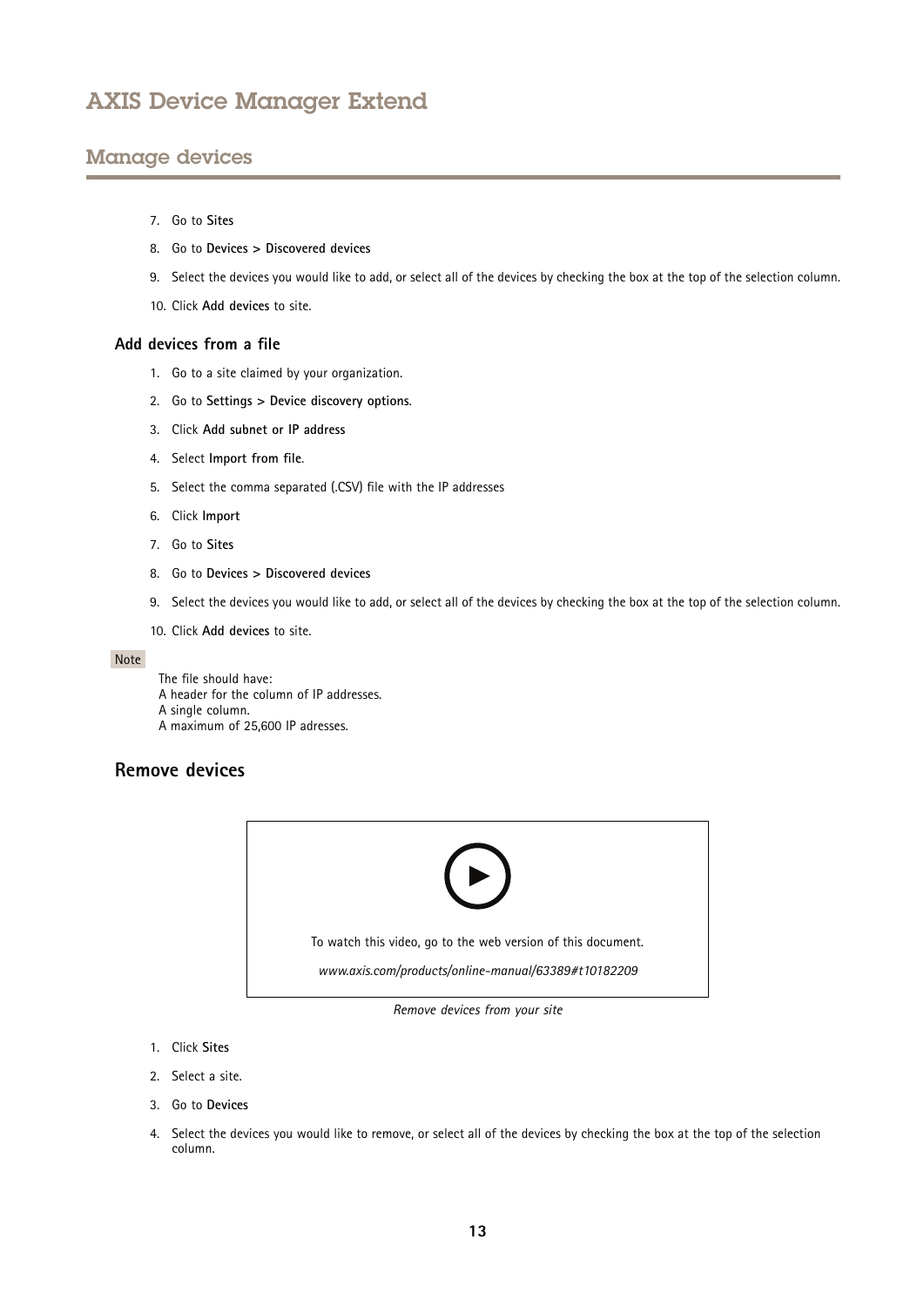# <span id="page-13-0"></span>Manage devices

- 5. Click the **Remove devices from site** icon in the menu.
- 6. Click **Remove**.

# **Log in to your devices**

- 1. Click **Sites**
- 2. Select <sup>a</sup> site.
- 3. Go to **Devices <sup>&</sup>gt; Site devices**
- 4. Select the devices you want to access, or select all of the devices by checking the box at the top of the selection column.
- 5. Click **Add credentials** to automatically log in to multiple devices.
- 6. Type the username and password.
- 7. Click **Use**

#### Note

If the username and password are correct, the **Device status** will show **Reachable**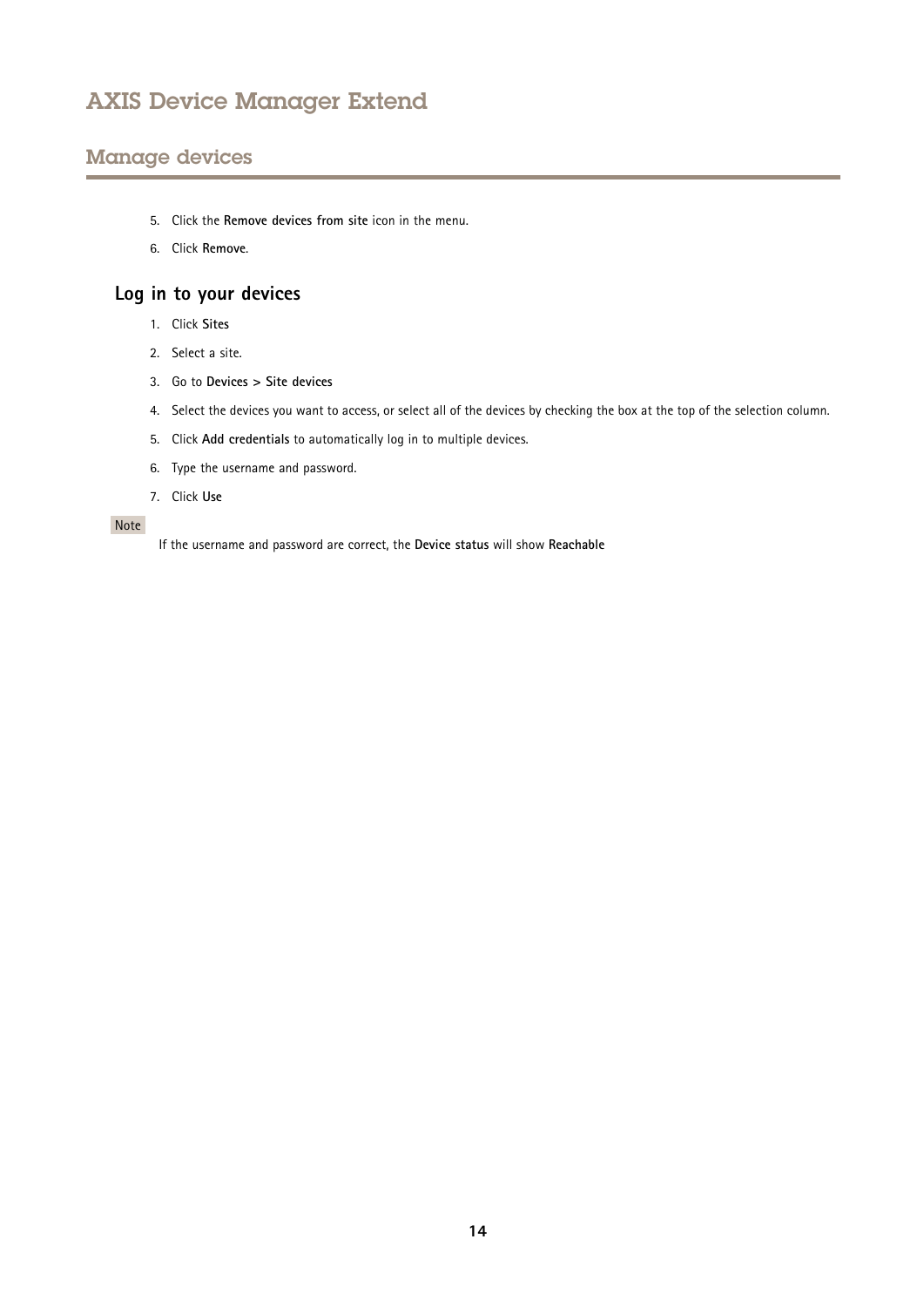# <span id="page-14-0"></span>**Configuration**

# **Configuration**

### **Activating remote access**

If your firewall settings block outbound connections, you may have to enter <sup>a</sup> proxy connection to access the site remotely.

- 1. Select the site you want to activate remote access.
- 2. Go to **Settings <sup>&</sup>gt; Site controller connections**.
- 3. Activate **Allow remote access to site**.
- 4. If you need to enter <sup>a</sup> proxy address to access the internet, type an address under **Proxy address**.

You will be notified once the connection is active.

#### Note

To support the connection to site controllers on other networks, you may have to add the following configuration to your corporate network firewall's "allow list": Endpoint Port Protocol signaling.prod.webrtc.connect.axis.com 443 HTTPS \*.turn.prod.webrtc.connect.axis.com <sup>443</sup> HTTPS webRTC (Turn and P2P) 5349, <sup>49152</sup> - <sup>65535</sup> DTLS (UDP and TCP)

# **Remove a site**

Before you remove <sup>a</sup> site from your organization, you need to *[Remove](#page-12-0) devices on page [13](#page-12-0)* belonging to the site. The devices can then be found in **Discovered devices**.



- 1. Click **Sites**
- 2. Select the site with the arrow keys or hover over it with the mouse pointer
- 3. Click **...** and select **Remove site** from the drop-down menu
- 4. Check **I'm aware of the risks.**
- 5. Click **Remove**.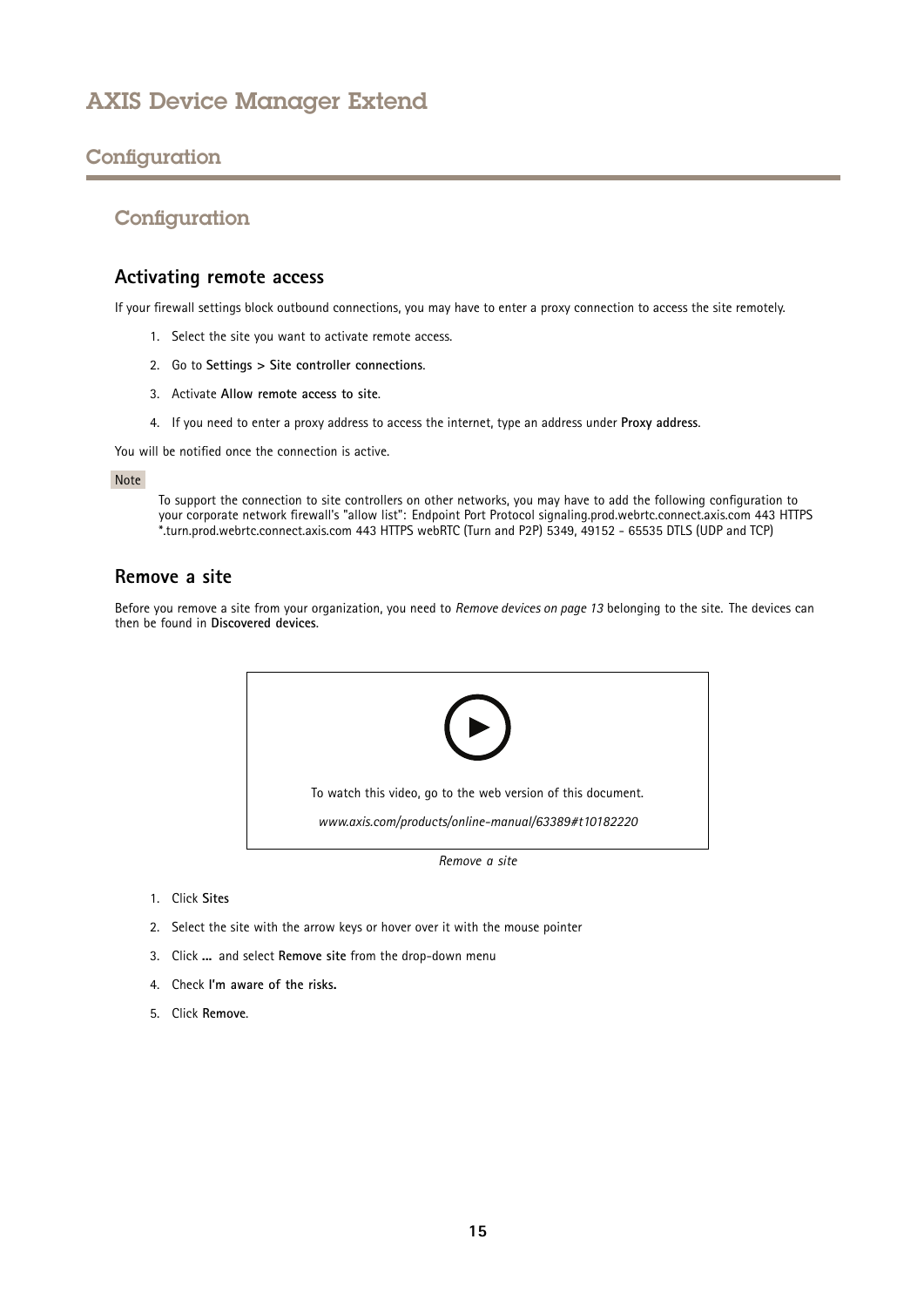## <span id="page-15-0"></span>**Configuration**

### **Add users to your organization**



*How to invite users and how they join.*

- 1. Click you organization's name to access the organization drop down menu.
- 2. Select the organization where you would like configure user settings.
- 3. Go to **Organization** and click **Users**.
- 4. Click **Invite to organization**.
- 5. Type the email address of the user you'd like to invite to your organization.
- 6. Click **Send invite**.

#### Note

The user will receive an invitation email that they can use to sign in to AXIS Device Manager Extend. If they don't have <sup>a</sup> My Axis account, they must use that email to sign up in order to access the organization. Invites can be revoked while pending acceptance.

### **Elevate user role**

- 1. Click you organization's name to access the organization drop down menu.
- 2. Select the organization where you would like configure user settings.
- 3. Go to **Organization** and click **Users**.
- 4. Go to **Role** of the user you'd like to elevate
- 5. Click the drop down menu to select the new role

Note

The role changes immediately once selected. For security reasons, invites are limited to the viewer role.

#### **Remove users**

- 1. Click you organization's name to access the organization drop down menu.
- 2. Select the organization where you would like configure user settings.
- 3. Go to **Organization** and click **Users**.
- 4. Hovering the mouse pointer over the user bar of the user you would like to remove will show <sup>a</sup> new options menu: **...**
- 5. Click **...** and select **Remove member** in the drop down menu.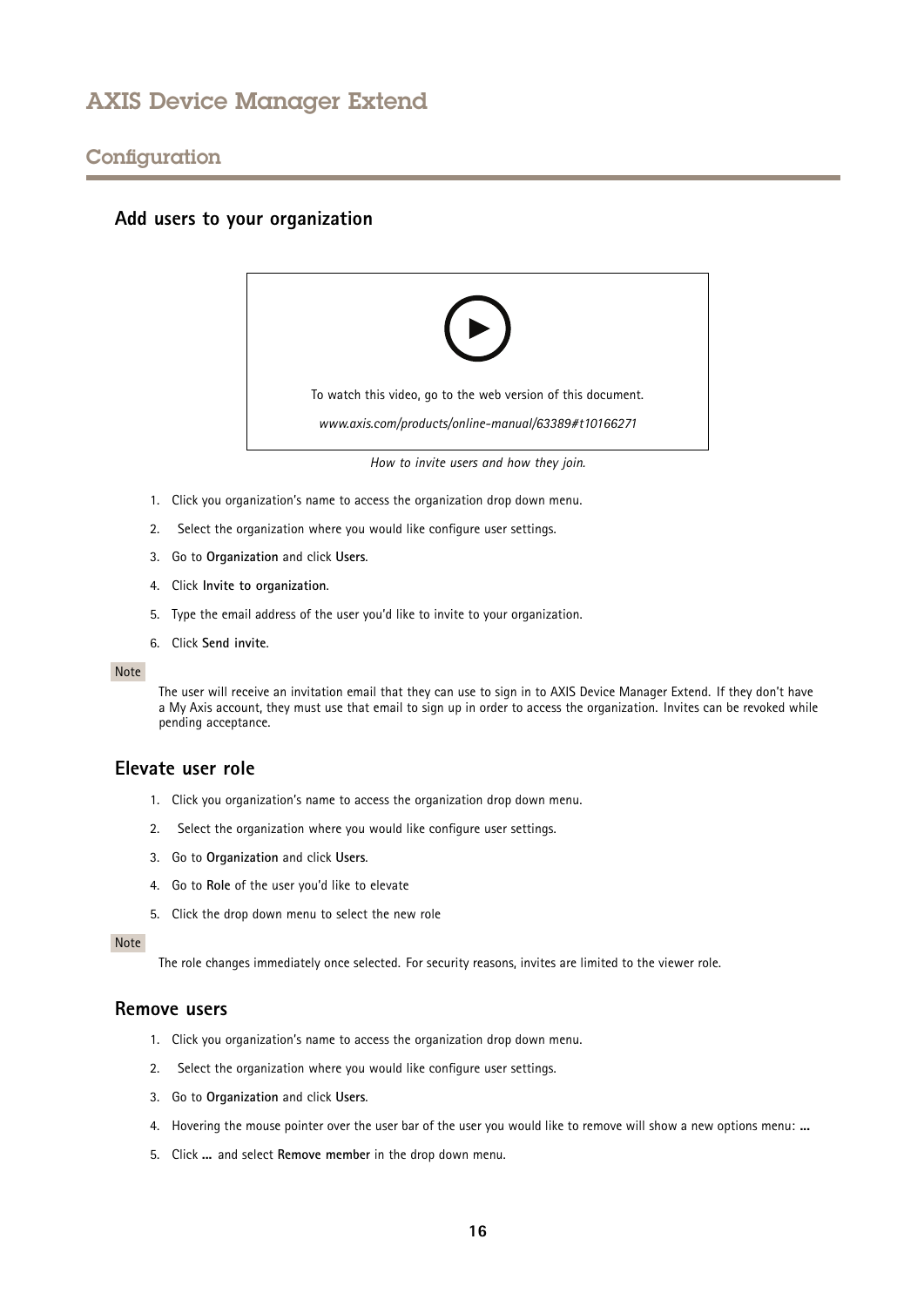## <span id="page-16-0"></span>Firmware management

## Firmware management

With AXIS Device Manager Extend you can manage firmware of multiple devices on the sites of each organization.

For <sup>a</sup> list of firmware updates that are available for every device in your organization grouped by model, go to **Home>Firmware inventory**. For <sup>a</sup> list of firmware updates that are available on <sup>a</sup> specific site, select the site and go to **Firmware inventory**.



*Upgrade Firmware in AXIS Device Manager Extend*

### **Manage firmware based on device model**

To manage firmware on <sup>a</sup> site by device model:

- 1. Go to **Sites**
- 2. Click on the site you want to access.
- 3. In the **Site overview**, go to **Firmware inventory**
- 4. Select the models you'd like to manage.
- 5. Click on the firmware in the **Recommended** column.
- 6. The latest firmware will be preselected. Check the devices in the list and click **Upgrade**. If you'd like to change the selected firmware, click on the suggested firmware to see what is available.

### **Manage device firmware on <sup>a</sup> site individually**

To manage the firmware of some or all of the devices on <sup>a</sup> site:

- 1. Go to **Sites**
- 2. Click on the site you want to access.
- 3. Go to **Devices**
- 4. Select all or just the devices you'd like to manage.
- 5. Click the **Firmware upgrade options** icon in the action menu
- 6. The latest firmware will be preselected. Check all or some of the devices in the list and click **Upgrade**. If you'd like to change the selected firmware, click on the suggested firmware to see what is available for each device.

### **View ongoing and completed firmware upgrades**

To see completed firmware upgrades: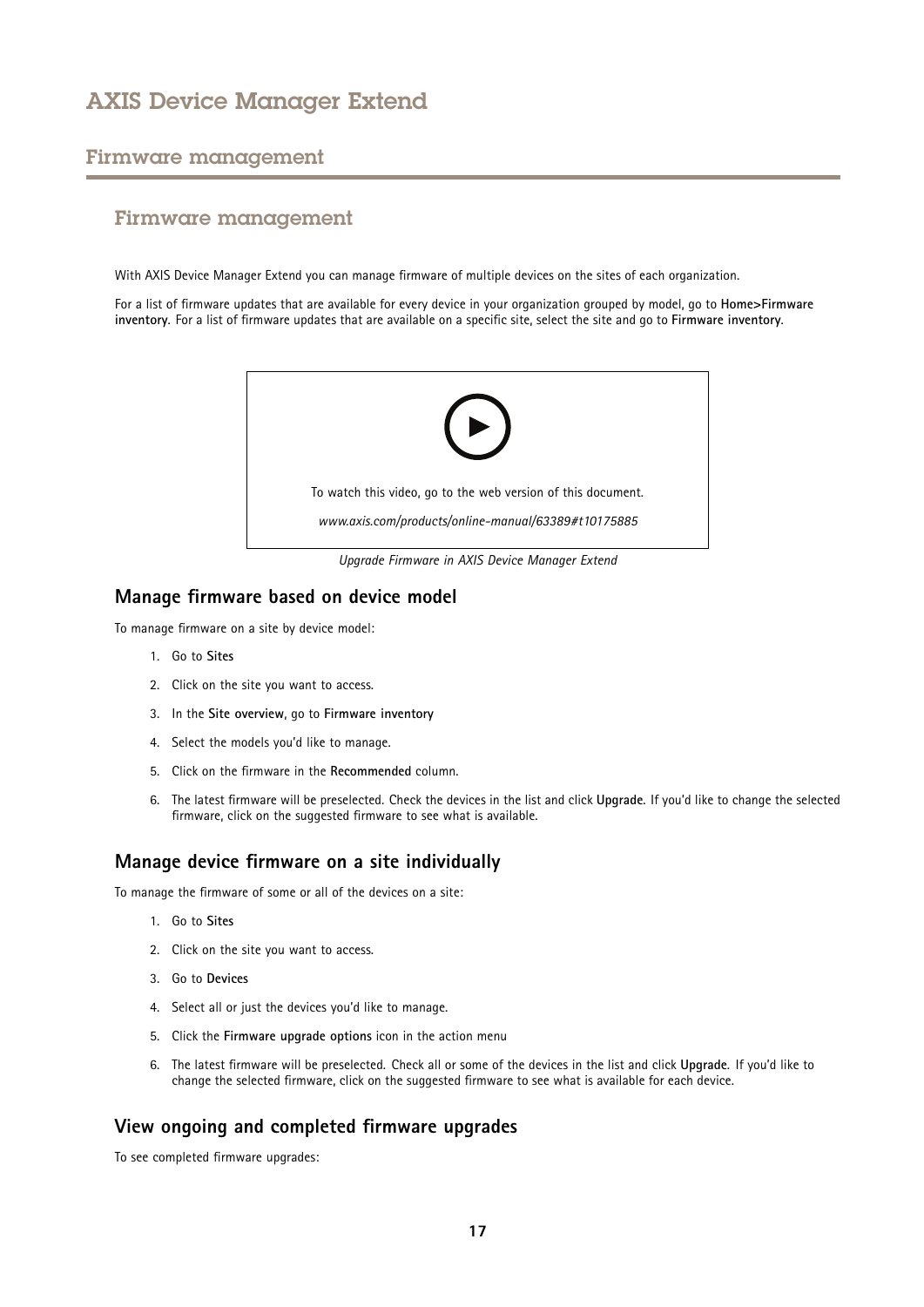# Firmware management

- 1. Go to **Sites**.
- 2. Click on the site you want to access.
- 3. Go to **Tasks**

To see ongoing firmware upgrades:

- 4. Go to **Sites**.
- 5. Click on the site you want to access.
- 6. Go to **Tasks>Ongoing tasks**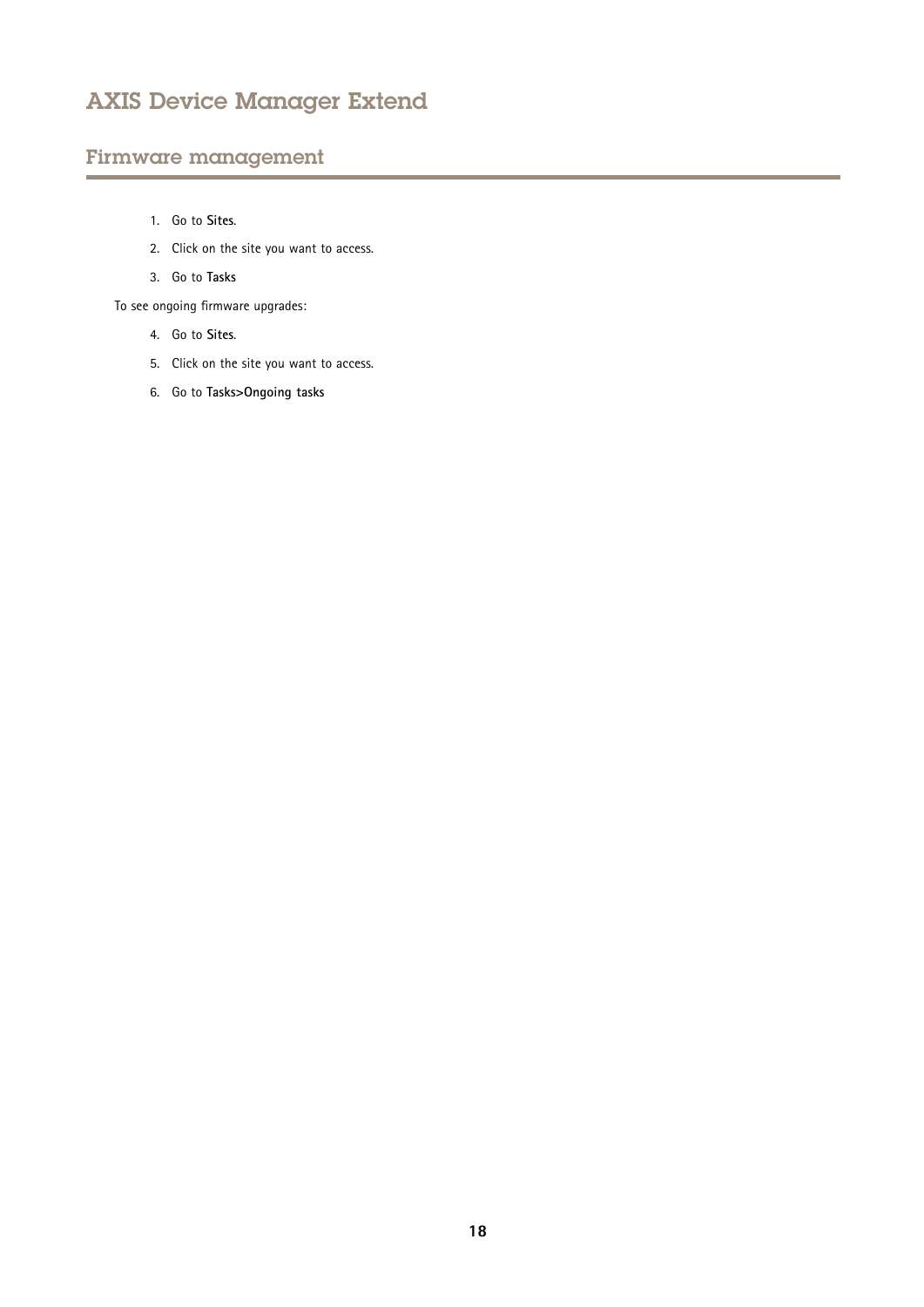### <span id="page-18-0"></span>Policies

# Policies

Policies manage your devices automatically. Create policies to maintain cyber security across your site. You can also set <sup>a</sup> policy to automatically install and update apps on your devices.

# **Create and apply <sup>a</sup> security policy**



- 1. Go to **Sites**
- 2. Click on the site you want to access.
- 3. Go to **Policies**
- 4. Select **Basic security** and click **Continue**
- 5. Name your policy
- 6. Select the settings that fits your security needs. For the recommended security level, keep the default settings.
	- -To change the root password for selected devices, click **Device root password** and type the new root password.
- 7. Click **Create** .
- 8. To apply the policy, go to **Devices**.
- 9. Select the devices you would like the policy to be applied to.
- 10. Go to **Policy options** in the action menu
- 11. Select the security policy and click **Save**

## **Create and apply an app policy**

- 1. Go to **Sites**
- 2. Click on the site you want to access.
- 3. Go to **Policies**
- 4. Select **Apps** and click **Continue**
- 5. Name your policy
- 6. Select the apps you want to be installed and updated on your devices.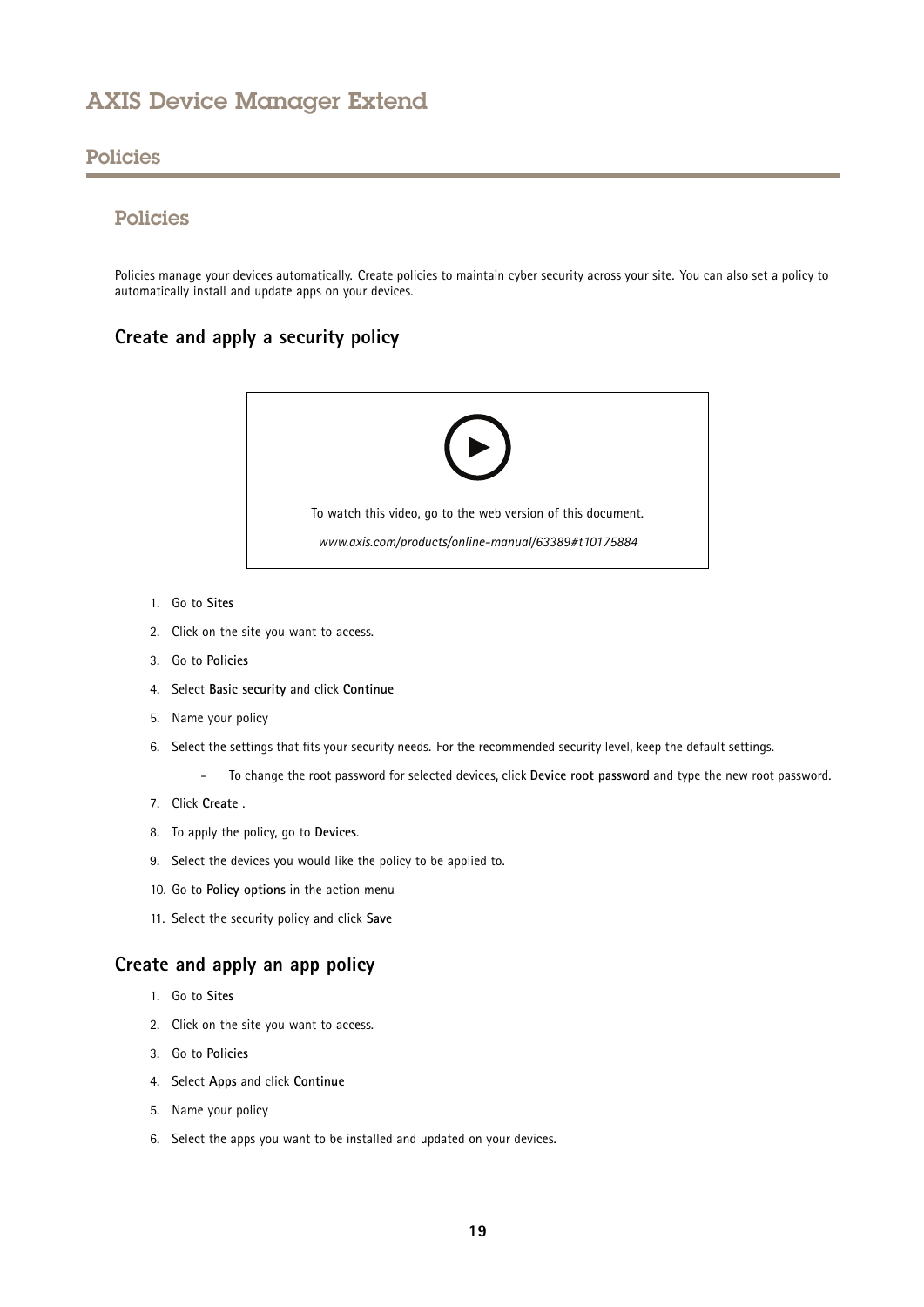# <span id="page-19-0"></span>Policies

- 7. Select the update window in the drop-down menu.
- 8. Click **Create** .
- 9. To apply the policy, go to **Devices**.
- 10. Select the devices you would like the policy to be applied to.
- 11. Go to **Policy options** in the action menu
- 12. Select the app policy you want to apply.
- 13. Click **Save**.

### Note

The selected apps will be automatically reinstalled if removed.

## **Edit <sup>a</sup> policy**

To edit an existing policy:

- Go to **Sites**
- Click on the site you want to access.
- Go to **Policies**
- Click **...** next to the policy you want to edit and select **Edit policy** from the drop-down menu.
- Click **Save**

# **Delete <sup>a</sup> policy**

To delete an existing policy:

- Go to **Sites**
- Click on the site you want to access.
- Go to **Policies**
- Click **...** next to the policy you want to edit and select **Delete policy** from the drop-down menu.
- Click **Delete**

Note

Any devices with that policy applied to them will keep the policy settings, but the settings will no longer be persistent.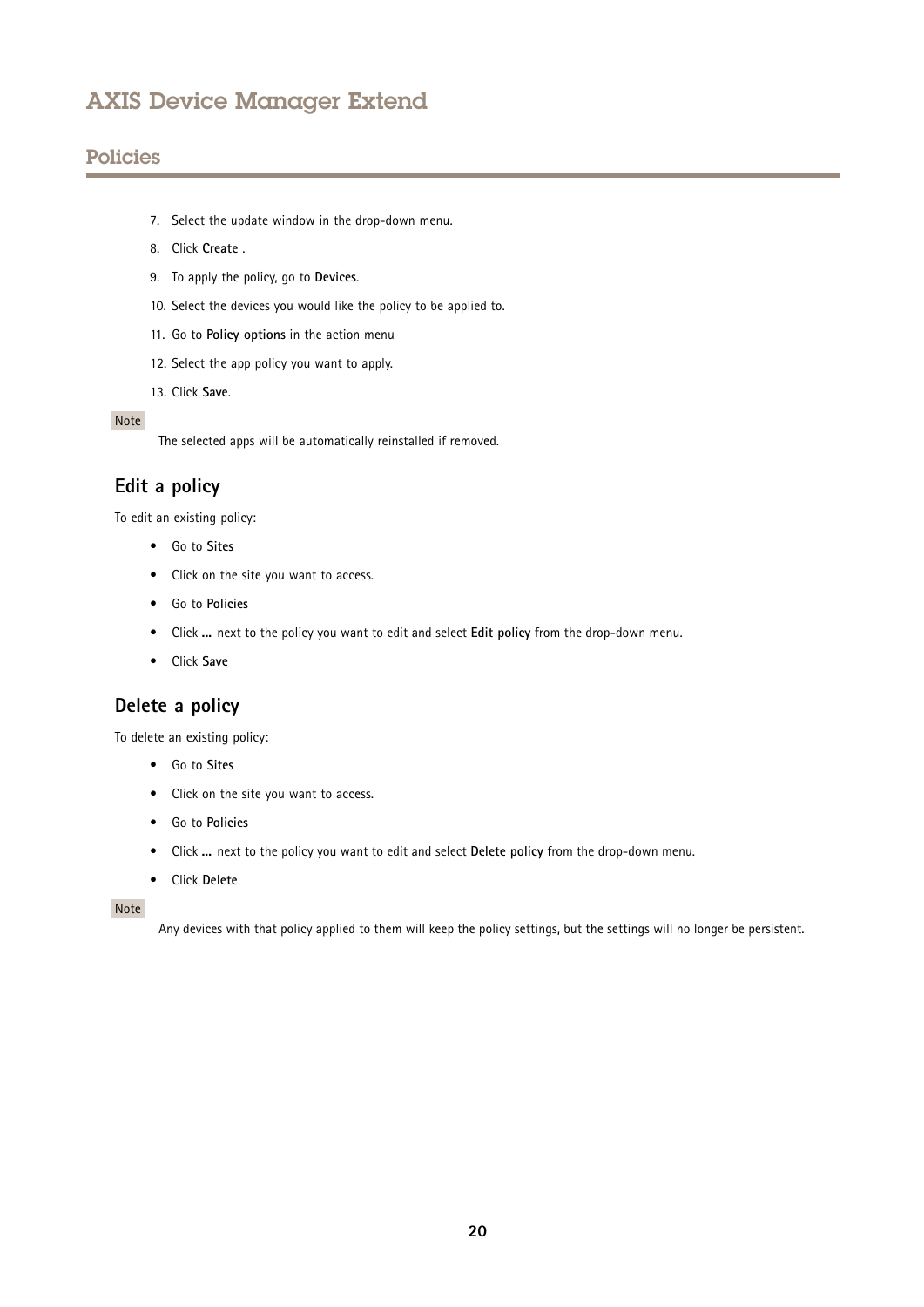# <span id="page-20-0"></span>Troubleshooting

## Troubleshooting

# **How to configure firewall settings**

In order for AXIS Device Manager Extend client and site controller to communicate with the Axis service the following IP addresses and/or domain names should be added to the allowlist by the organization's firewall:

- •
- 40.127.155.231 (EU)
- 52.224.128.152 or 40.127.155.231 (US)
- A public DNS IP

The URL is <sup>a</sup> simple A DNS entry which resolves to IP address 52.224.128.152 or 40.127.155.231. These IP addresses host <sup>a</sup> single application gateway that forwards the requests to the appropriate (depending on the incoming request path) backend host.

AXIS Device Manager Extend client and the site controller use the domain name for all requests.

For this to work, the network will need to use <sup>a</sup> public DNS (or for example cache the domain name in <sup>a</sup> local DNS). Therefore, in addition to the application gateway IP address, some public DNS server IP should also be added to the allowlist.

For example: Google's public DNS which is available at IPs: 8.8.8.8 and 8.8.4.4.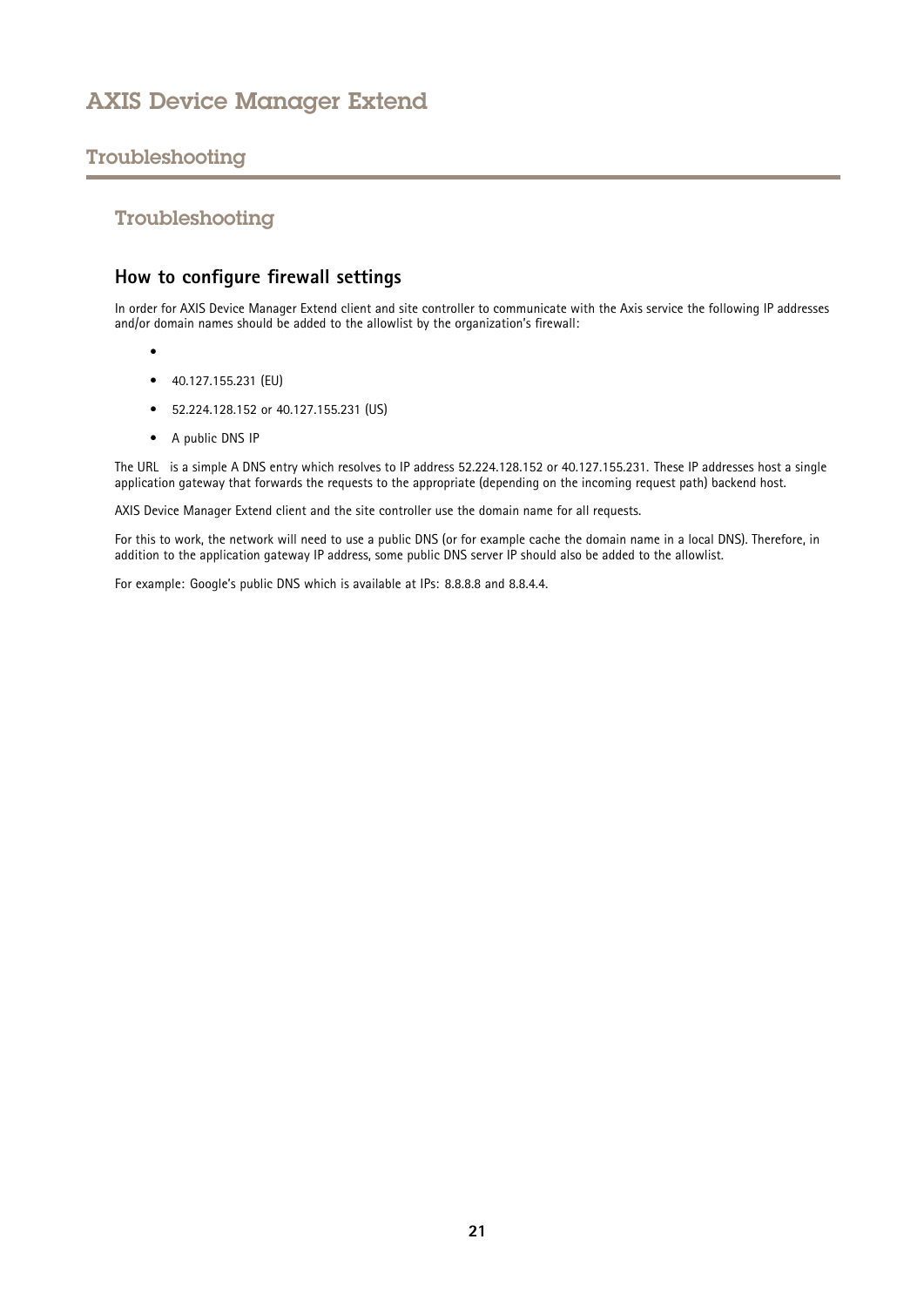# <span id="page-21-0"></span>Provide feedback

# Provide feedback

To send us feedback about the application:

- 1. Click **main menu icon** in the top right corner.
- 2. Select Provide feedback
- 3. Describe your experience and any thoughts on improvements
- 4. Enter your email address (optional)
- 5. Click **Send feedback**

#### Note

Local Axis customer representatives do not offer full support. We kindly refer you to *[axis.com/support](https://www.axis.com/support)*.